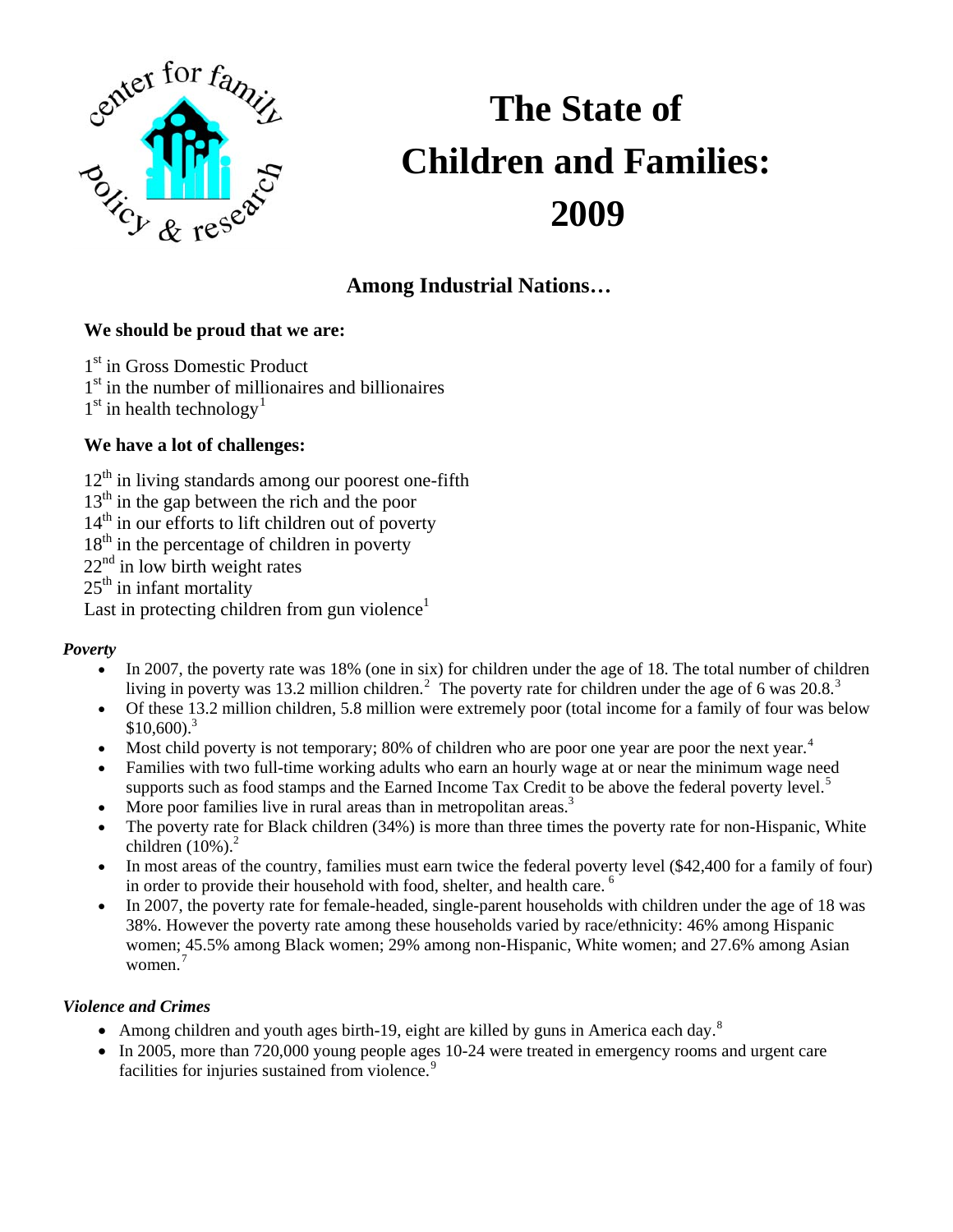- In 2005, among youth ages 10-24, violence (also reported as homicide) was the second leading cause of  $death.<sup>10</sup>$  $death.<sup>10</sup>$  $death.<sup>10</sup>$
- In a 2005 nationwide survey, 36% of high school students reported being in a physical fight during the previous 12 months.<sup>9</sup> In addition, 6% of students reported taking a gun, knife, or club to school during the 30 days prior to completing the survey. $^{11}$  $^{11}$  $^{11}$
- In 2005, youth ages [12](#page-3-1)-17 committed 437,000 violent crimes (17 crimes per 1,000 youth).<sup>12</sup>
- Among youth in grades 6-10, 30% reported being involved in bullying as either the victim or the perpetrator.<sup>10</sup>
- In 2005, firearms accounted for four out of five homicides and nearly half of all suicides among youth ages 15-19 (12 deaths per 100,000).<sup>10</sup>
- Among high school students, 11% of girls and 4% of boys reported having been forced to have sex at some point in their life. $13$

#### *Unwed and Teen Pregnancy*

- In 2006, the birth rate for women ages 15-19 increased 3% to 42 births per 1000 females. This increase is the first since  $1991$ .<sup>[14](#page-3-1)</sup>
- In 2006, there were  $6,722$  births to women under age 15 and  $414,593$  to women ages 15-19 (10% of all births). $15$
- During the 10-year period of 1995-2005, the number of pregnancies among Hispanic adolescents increased by 140%, and the number of live births to Hispanic adolescents increased by 178%.<sup>[16](#page-3-1)</sup>
- In 2005, over half (56%) of the births to women ages 20-24 and more than a quarter (29%) of births to woman ages 25-29 were to unmarried women.<sup>[17](#page-3-1)</sup>
- Children born to young, unwed, low-income parents are at a greater risk than their peers for inadequate prenatal care, low birth weight, infant death, and poor developmental outcomes.<sup>[18](#page-3-1)</sup>

#### *Education*

- In 2007, 7.8% of youth ages 16-19 were not working or enrolled in high school or college.<sup>12</sup>
- In neighborhoods where the poverty rate in highest, teachers are the least qualified.<sup>19</sup>
- Ten percent of those teaching special education classes are not certified to teach in special education; 98% of schools across the nation report special education teacher shortages.<sup>20</sup>
- In 2006, the high school completion rate varied based on the race/ethnicity of the student: 96% of Asian students, 92% of White, non-Hispanic students, 86% of Black, non-Hispanic students, and 70% of Hispanic students completed high school. $^{12}$

#### *Nutrition*

- Since the 1980s, there has been a steady increase in the proportion of children who are overweight. During the period of 1976-1980, only 6% of children ages 6-17 were overweight. Between the years of 1988-1994, this segment of the population increased to 11% and it continued to climb to 17% during 2004-2005.<sup>12</sup>
- Although government programs are available to support the food and nutrition needs of families, only 67% of the eligible population participates<sup>[21](#page-3-1)</sup>, which is an increase from 54% in 2001.<sup>[22](#page-3-1)</sup>
- The food stamp program, officially known as the Supplemental Nutrition Assistance Program (SNAP) as of October 2008, reported 31.5 million participants in September 2008 the highest reported levels in the history of the program.[23](#page-3-1) After hurricane Katrina and two other major hurricanes, the numbers were only at  $29.85$  million.<sup>[24](#page-3-1)</sup>
- In 2008, 60% of children participated in the free/reduced lunch program for a total of 18.4 million children. This is an increase of approximately 1% or 500,000 children since 2007.<sup>[25](#page-3-1)</sup>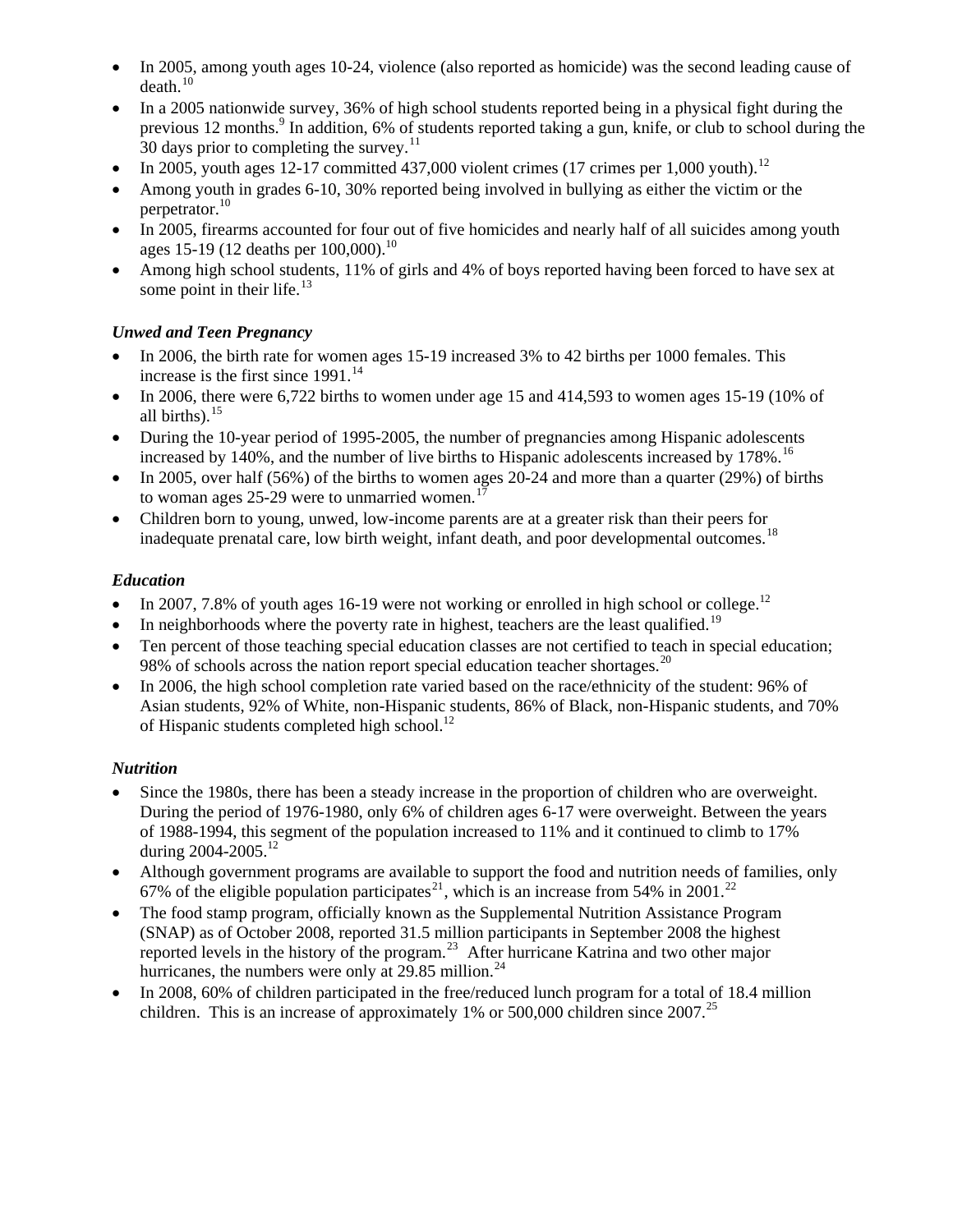#### *Child and Teen Health*

- Insurance coverage varies by the age of the child (younger children are more likely to have public health insurance and older children are more likely to have private coverage) and the race/ethnicity of the child (Hispanic children are the least likely to have any type of insurance). Overall, in 2005, the percentage of children who had some type of health insurance was  $89\%$ .<sup>12</sup>
- In 2006, 13% of children had been diagnosed with asthma at some time in their lives; about 9% of children were reported to currently have asthma; approximately 5% of all children had one or more asthma attacks in the previous  $12$  months.<sup>12</sup>
- The percentage of infants born at low birth weight (less than 2,500 grams, or 5 pounds 8 ounces) has risen steadily since a low of  $6.7\%$  in 1984. Currently,  $8.1\%$  of infants are born at low birth weight.<sup>[26](#page-3-1)</sup>
- In 2006, 29% of 12th-grade males reported heavy drinking (having five or more alcoholic beverages in a row in the past two weeks), compared with  $22\%$  of 12th-grade females.<sup>12</sup>
- In 2007, the NIDA reported overall decreases in illicit drug use among  $8<sup>th</sup>$ ,  $10<sup>th</sup>$ , and  $12<sup>th</sup>$  graders. However, there were increases of prescription drug use, to include OxyContin, Vicodin, and cough syrup (added to survey in 2006).<sup>[27](#page-3-1)</sup>

# *Child Welfare*

- The number of children in foster care declined from 523,000 in fiscal year (FY) 2002 to 496,000 in  $FY$  2007.<sup>[28](#page-3-1)</sup>
- Prevent Child Abuse America has estimated that the total annual cost related to child abuse and neglect is \$103.8 billion. This includes the direct and indirect costs associated with investigation of the reported abuse, prosecution of the perpetrator, and treatment of the victim. In the latter case, treatment needs are often long-term and continue into adulthood.<sup>[29](#page-3-1)</sup>
- According to the National Child Abuse and Neglect Data System (NCANDS), nearly 905,000 children were identified as victims of abuse or neglect. NCANDS data indicate children under the age of 3 are the most vulnerable for victimization and most perpetrators are women (as opposed to men), under age 40, and the parent (80%) of the victim rather than an unrelated caregiver ( $10\%$ ).<sup>[30](#page-3-1)</sup>
- According to NCANDS, in FY 2006, an estimated 1,530 children died as a result of abuse or neglect. Neglect (41%) or multiple forms of abuse (31%) were the most common causes of death and more than three-quarters of the victims were children under the age of  $3<sup>30</sup>$

# *Housing*

- An individual must earn a Housing Wage of \$16.31 an hour and work full-time (40 hours per week, 52 weeks per year) to afford a two-bedroom apartment at the Fair Market Rent. The estimated average wage of renters was \$12.64 in 2005.<sup>3</sup>
- More than one out of seven Black children living in older housing has elevated lead levels in their blood $12$
- During the last 2 decades, the number of families paying more than 30% of their income for housing rose from 15 to 28%. The number of families paying more than 50% of their income for housing rose from 6 to  $11\%$ .<sup>[32](#page-4-0)</sup>
- In 70 metropolitan areas, minimum wage workers would have to work in excess of 100 hours per week to be able to afford the Fair Market Rent of a one bedroom apartment in their community.<sup>23</sup>

Kathy R. Thornburg Jacqueline L. Scott Hailey Stout *January 2009* 

The Center for Family Policy & Research is housed in the Department of Human Development and Family Studies at the University of Missouri. The Center's mission is to create and disseminate research-based analyses to promote the well-being of families through informed public policy and program development.

1400 Rock Quarry Rd • University of Missouri • Columbia, MO 65211• phone: (573) 882-9998• fax: (573) 884-0598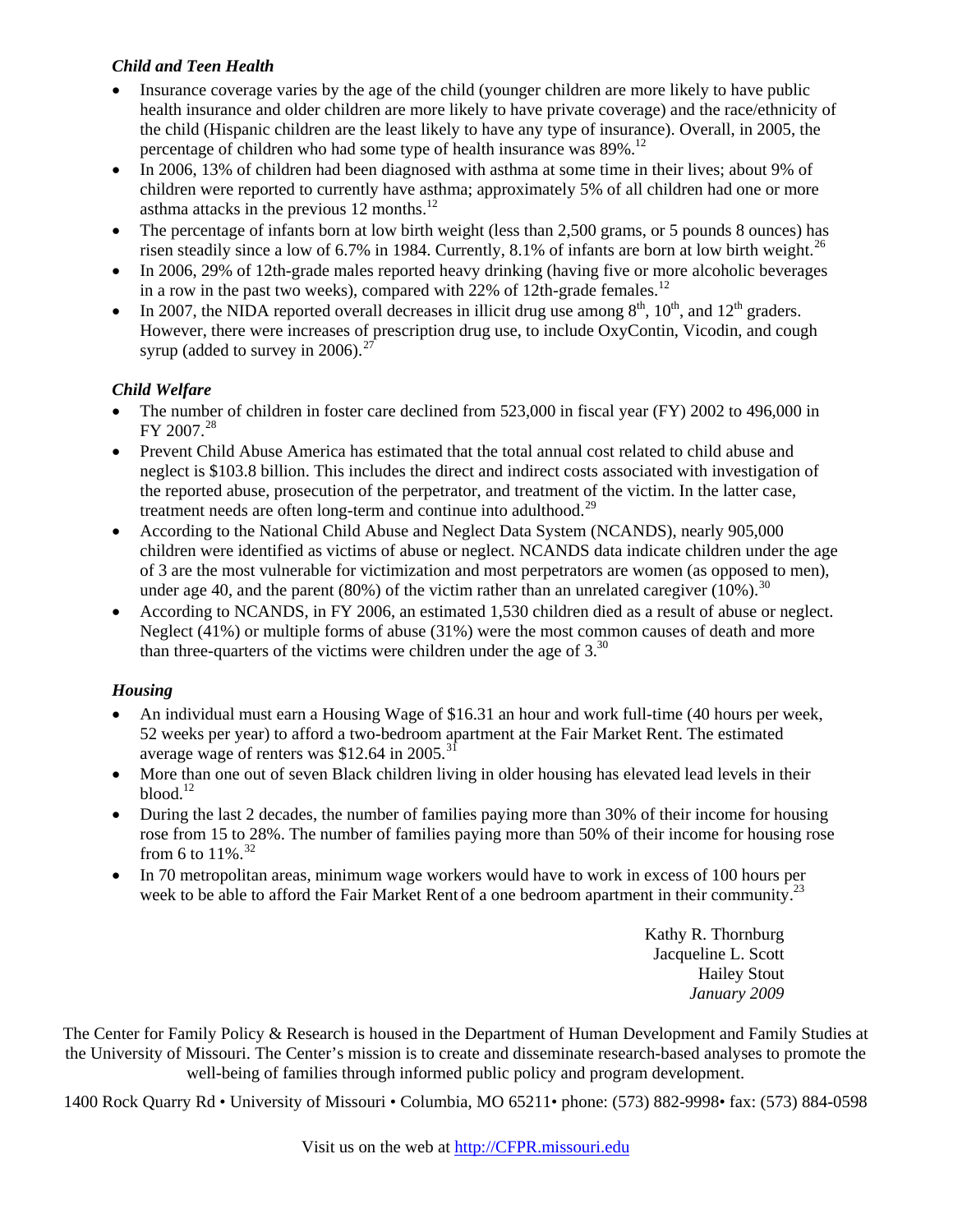- <span id="page-3-0"></span><sup>1</sup> Children's Defense Fund. (2005). *Stand up for children! State of America's children action guide*. Washington, DC: Children's Defense Fund Action Council. <sup>2</sup>
- <sup>2</sup> National Center for Children in Poverty. (2008). United States profile. Retrieved December 5, 2008 from Hhttp://nccp.org/profiles/index\_US.htmlH 3
- DeNavas, C., Proctor, B. D, & Smith, J. C. (2008). *Income, poverty, and health insurance coverage in the United States: 2007*. U.S. Census Bureau Current Population Reports. U.S. Government Printing Office: Washington DC: P60-235. <sup>H</sup>**http://www.census.gov/prod/2008pubs/p60-235.pdf**<sup>H</sup> <sup>4</sup>
- <sup>4</sup> Children's Defense Fund. (2003). *The state of America's children*. Washington, DC: Author.
- Food Research and Action Center. (2004, July). *Hunger in America, and its solutions and basic facts.* Retrieved January 28, 2008, from Hhttp://www.frac.org/pdf/HungerFacts.pdf <sup>6</sup>
- Douglas-Hall, A. & Chau, M. (2008). *Basic facts about low-income children: Birth to age 18*. National Center for Children in Poverty. Retrieve December 5, 2008 from Hhttp://nccp.org/publications/pub\_845.htmlH
- U.S. Census Bureau. (2008). *People in Families with Related Children Under 18 by Family Structure, Age, and Sex, Iterated by Incometo-Poverty Ratio and Race.* Retrieved December 5, 2008 from Hhttp://pubdb3.census.gov/macro/032008/pov/new03\_100.htmH 8
- Children's Defense Fund. (2008). Protect children, not guns*.* Retrieved December 5, 2008 from Hhttp://www.childrensdefense.org/site/DocServer/Protect\_Children\_Not\_Guns\_2008.pdf?docID=7581H 9
- <span id="page-3-1"></span>Centers for Disease Control. (2008). *Understanding youth violence facts sheet.* Retrieved December 5, 2008 from
- Hhttp://www.cdc.gov/ncipc/pub-res/YVFactSheet.pdfH 10 Centers for Disease Control. (2008**).** *WISQARS Leading Causes of Death Reports, 1999 2005.* Retrieved December 5, 2008 from http://webappa.cdc.gov/sasweb/ncipc/leadcaus10.html 11 Centers for Disease Control. (2008). *Youth violence.* Retrieved December 5, 2008 from
- 
- Hhttp://www.cdc.gov/ncipc/dvp/YV\_DataSheet.pdfH<br><sup>12</sup> Federal Interagency Forum on Child and Family Statistics. (2008). *America's children: Key national indicators of well-being,*<br>2008. Federal Interagency Forum on Child a
- $^{13}$  Centers for Disease Control. (2008). Sexual violence: Facts at a glance. Retrieved December 5, 2008 from
- Hhttp://www.cdc.gov/ncipc/dvp/SV/SVDataSheet.pdfH 14 Hamilton, B. E., Martin, J. A., & Ventura, S. J. (2007). Births: Preliminary data for 2006. *National vital statistics reports; 56(*7).
- <sup>15</sup>Centers for Disease Control. (2008). *Demographic characteristics of mother-2005*. National Vital Statistics System. Retrieved<br>December 5, 2008 from Hhttp://205.207.175.93/VitalStats/TableViewer/tableView.aspx?ReportId
- <sup>16</sup> Child Trends Databank. (n.d.). Percentage of births to unmarried women. Retrieved December 5, 2008 from the Child Tends Databank Web site: Hhttp://www.childtrendsdatabank.org/pdf/75\_PDF.pdf<br><sup>17</sup>Centers for Disease Control. (2007). *Births: Final data 2005*. National Vital Statistics Report, 56 (6). Retrieved December 5,
- <sup>18</sup> Nock, S. (2005). Marriage and child wellbeing. *The Future of Children, 15*(2). Retrieved January 30, 2008, from the
- 
- 
- 
- Hhttp://www.futureofchildren.org/pubs-info2825/pubs-info show.htm?doc\_id=289923H<br><sup>19</sup> Children's Defense Fund. (2006). *State of America's children 2005*. Washington, DC: Author.<br><sup>20</sup> Children's Defense Fund. (2003). *The*
- December 6, 2008 from Hhttp://www.fns.usda.gov/oane/MENU/Published/snap/FILES/Participation/Reaching2006.pdfH<br><sup>22</sup> USDA Food and Nutrition Services. (2008. Supplemental Nutrition Assistance Program (SNAP): Putting Healthy *Reach.* Press Release No. 0241.08. Retrieved December 6, 2008 from Hhttp://www.fns.usda.gov/cga/PressReleases/2008/PR-
- 0241.htmH 23 USDA Food and Nutrition Services. (2008). *Supplemental Nutrition Assistance Program: Data and statistics*. Retrieved
- December 6, 2008 from http://www.fns.usda.gov/pd/34SNAPmonthly.htm <sup>24</sup> Food Research and Action Center. (2008). Food Stamp Participation in September 2008 Tops 31.5 Million Retrieved December 6, 2008 from Hhttp://www.frac
- USDA Food and Nutrition Services. (2008). *Child nutrition tables.* Retrieved December 6, 2008 from
- Hhttp://www.fns.usda.gov/pd/cnpmain.htmH 26 U.S. Department of Health and Human Services, Health Resources and Services Administration, Maternal and Child Health Bureau. *Child Health USA 2006.* Rockville, MD: U.S. Department of Health and Human Services, 2006. Retrieved January 28, 2008, from Hhttp://www.mchb.hrsa.gov/chusa\_06/healthstat/infants/0302lbw.htm 27 National Institute on Drug Abuse. (2007). *High school youth trends.* Retrieved December 6, 2008 from
- 
- Hhttp://www.drugabuse.gov/pdf/infofacts/HSYouthTrends07.pdfH28 U.S. Department of Health and Human Services, Administration for Children and Families. (2008). *Trends in adoption and foster*  care. Retrieved December 6, 2008 from *H*http://www.acf.hhs.gov/programs/cb/stats\_research/afcars/trends.htm H<br><sup>29</sup> Wang, C. & Holton, J. (2007). *Total estimate cost of child abuse and neglect in the United States*. Chica
- America. Retrieved December 6, 2008 from

Hhttp://member.preventchildabuse.org/site/DocServer/cost\_analysis.pdf?docID=144<sup>H</sup> 30 U.S. Department of Health and Human Services, Administration for Children and Families. (2008). C*hild maltreatment 2006.*  Washington DC: Government Printing Office.